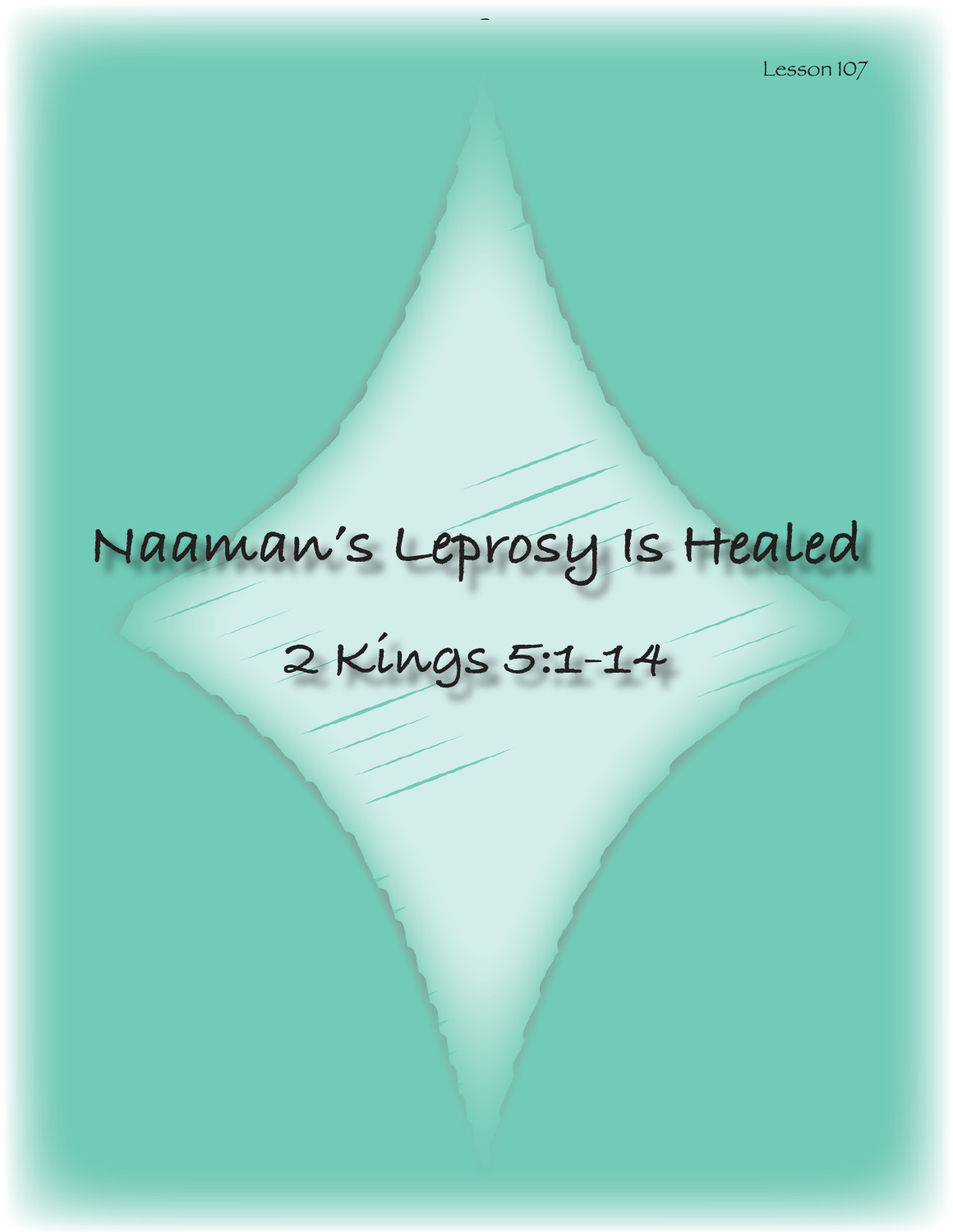# MEMORY VERSE

2 KINGS 5:14

"So he went down and dipped seven times in the Jordan, according to the saying of the man of God; and his flesh was restored like the flesh of a little child, and he was clean."

## WHAT YOU WILL NEED:

A plastic glove, baby powder, and a bowl of water.

An 8' to 10' rope and a blindfold.

Construction paper, scissors, as many copies of the "Jesus Loves Us All" template as the number of children in your class.

# ATTENTION GRABBER!

# Leprosy Glove

You will need a plastic glove, some baby powder, and a bowl with water. Before class begins, put some baby powder into the glove and put the glove on your hand. Try to act embarrassed about your hand and try to keep it hidden. If a child asks you about it, just say, "Oh, it's really nothing." Begin to tell the story of Naaman, keeping your glove on through the story.

Your glove will represent the leprosy that Naaman had. When you get to the place in the story when Naaman dips seven times in the Jordan you can then tell your class that maybe that would be a good idea for your hand. Dip your hands in the water seven times, and then remove the glove. Say, "7-6-5-4-3-2-1, Wow!" Allow the children to smell your hand, the baby powder helps your hand smell like a baby, like Naaman's childlike skin.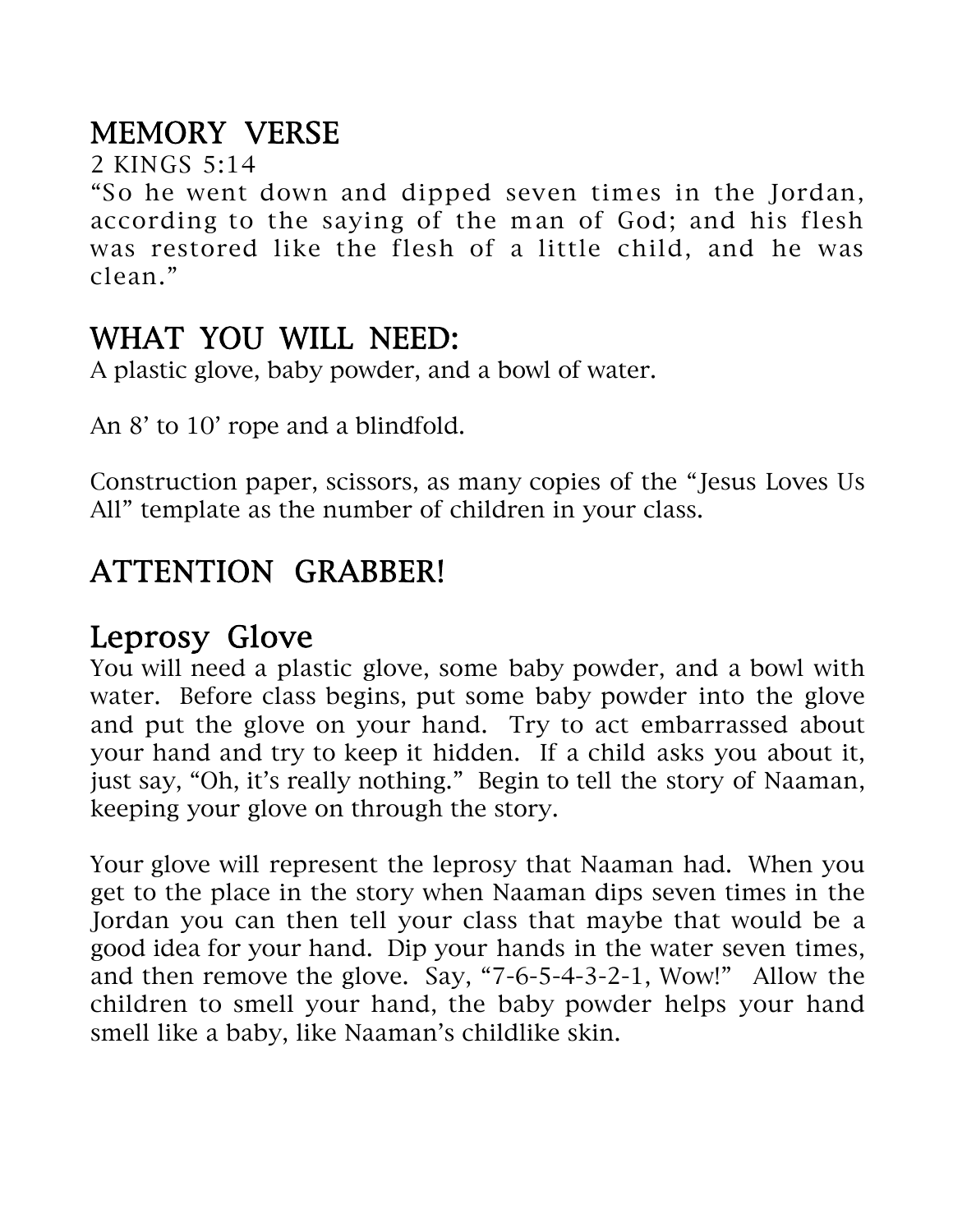When someone in Bible times had leprosy, it was a very hard thing. They stood out from everyone else, and often had to be separated from their family and friends. There was no cure for leprosy, apart from a miracle from God.

# LESSON TIME!

Have you ever seen a miracle? What is a miracle? Is it always something big and spectacular like fire coming down from heaven or can it be a small thing to help us in our daily lives? The dictionary says that a miracle is a thing, fact, or event happening apart from the normal order of events.

What would you do to see or to receive a miracle? Would you travel across the world and pay large sums of money if you were sick and thought you could be healed? In our lesson today, a certain army commander from the country of Syria was willing to do anything it took to be healed, or so it seemed.

2 KINGS 5:1 Now Naaman, commander of the army of the king of Syria, was a great and honorable man in the eyes of his master, because by him the LORD had given victory to Syria. He was also a mighty man of valor, but a leper.

Naaman was a great army commander from Damascus, Syria. Because of his army record he was well thought of by both the king and the nation. He was like a hero in his country. And because he commanded a large army he was also very powerful. He was probably quite used to people giving him prompt obedience when he gave a command. When he said, "jump," most people said, "how high?"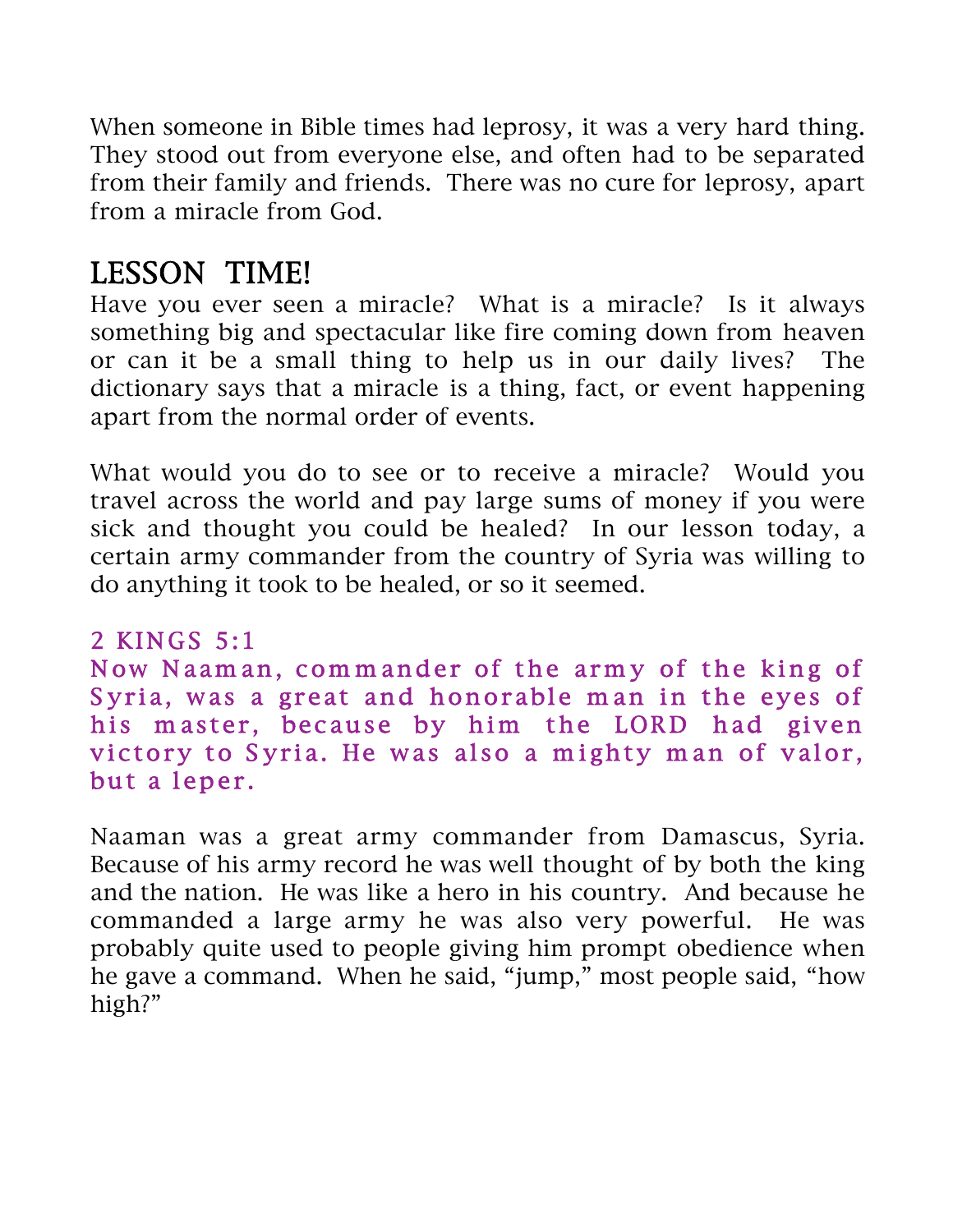But, Naaman had a terrible illness called leprosy. Leprosy was a contagious disease in which the flesh is slowly eaten away. There was not a cure for leprosy in that day. Because the disease could spread to others, people were afraid to be around a leper. Lepers usually had to live away from their families and friends in special colonies set up for lepers. In fact, in Bible times if lepers were in public, they had to keep a distance from other people and shout, "unclean, unclean" to let people know they were around. Can you imagine having to live like that?

### 2 KINGS 5:2-3

And the Syrians had gone out on raids, and had brought back captive a young girl from the land of Israel. She waited on Naaman's wife.

Then she said to her mistress, "If only my master were with the prophet who is in Samaria! For he would heal him of his leprosy."

Naaman kept suffering day after day from the leprosy. It was getting worse and worse. One day he would have to be separated from the rest of his family. He was desperate to find a cure for it.

During one of the wars, a young Jewish girl was taken captive. She became a servant to Naaman's wife. She told her mistress that there was a prophet of God in Samaria who could help Naaman.

Maybe the girl had met Elisha or had heard about one of the many miracles that God had performed through him. The Lord used this young girl to help Naaman and to lead him to Elisha and the Lord.

The Lord can use any of us. We do not have to be someone great or famous. We can just be doing the simple things that God wants us to do and be used greatly by Him. There are countless people, like Naaman who are in desperate circumstances and need to hear the good news of God's love, power, and salvation.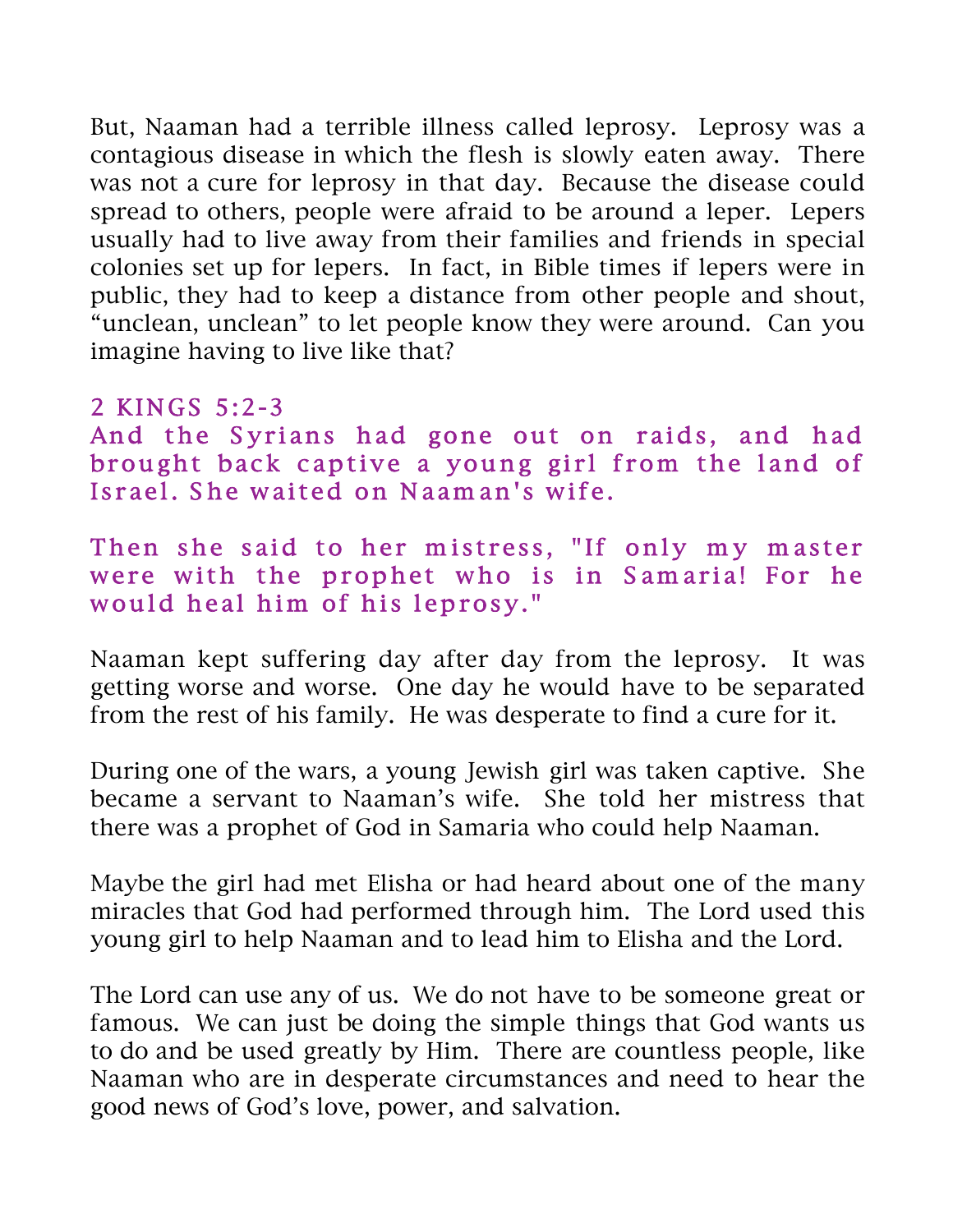$2$  KINGS 5:4-6 And Naaman went in and told his master, saying, "Thus and thus said the girl who is from the land of Israel."

Then the king of Syria said, "Go now, and I will send a letter to the king of Israel." So he departed and took with him ten talents of silver, six thousand shekels of gold, and ten changes of clothing.

Then he brought the letter to the king of Israel, which said, Now be advised, when this letter comes to you, that I have sent Naaman my servant to you, that you may heal him of his leprosy.

After hearing what the girl said, the King of Syria encouraged the commander to go to Israel to be healed. He sent him to the King of Israel with a large amount of money and goods and a letter of introduction requesting that the commander be healed.

### $2$  KINGS 5:7

And it happened, when the king of Israel read the letter, that he tore his clothes and said, "Am I God, to kill and make alive, that this man sends a man to me to heal him of his leprosy? Therefore please consider, and see how he seeks a quarrel with me."

The King of Israel became very upset. He said that he was not God. He did not have power over life and death. Why was the commander sent to him to heal his leprosy? He thought that King Aram was trying to start another war with him. The King of Israel was in a tough situation, but not too tough for God. How we need to learn to trust the Lord when we get into tough situations.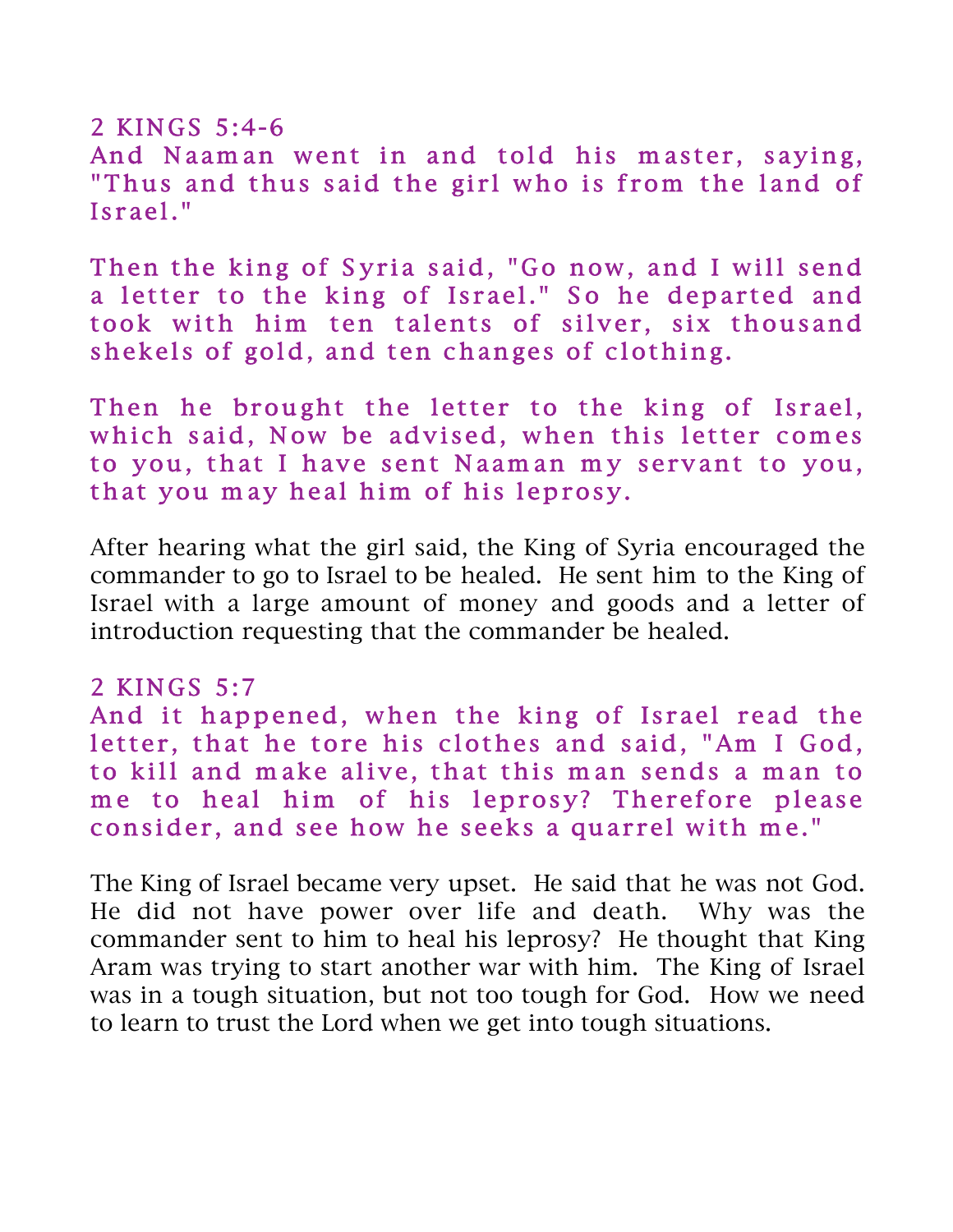### $2$  KINGS 5:8-9

So it was, when Elisha the man of God heard that the king of Israel had torn his clothes, that he sent to the king, saying, "Why have you torn your clothes? Please let him come to me, and he shall know that there is a prophet in Israel."

### Then Naaman went with his horses and chariot, and he stood at the door of Elisha's house.

When Elisha heard that the king had become upset and tore his clothes (a sign in those days of mourning or being upset about something) he sent a message for the king to send the commander to him, so "he shall know that there is a prophet in Israel." So, Naaman took his request to the house of Elisha. Elisha knew that God could do anything including healing Naaman. He knew God would use this opportunity to reveal his power to Naaman and to Syria.

### Follow and Obey

In order for Naaman to be healed he had to follow the instructions that the Lord had given to Elisha. Naaman had a choice. He could either obey and receive the healing that God wanted to give him, or he could disobey and miss out on God's blessing. We have the same choice.

This activity will help us to understand what it is like to obey. You will need an  $8'$  - 10' rope and a blindfold. Split the class into two groups. One of the groups will be the rope holders. They can stand on one side and hold the rope chest high. They should hold it in order to make a shape such as a large "V," "W," or "Z."

Next, the other team can take turns guessing the shape. Blindfold one of the children (blindfold before the first group makes their shape) and allow them to hold the rope and move to the other side.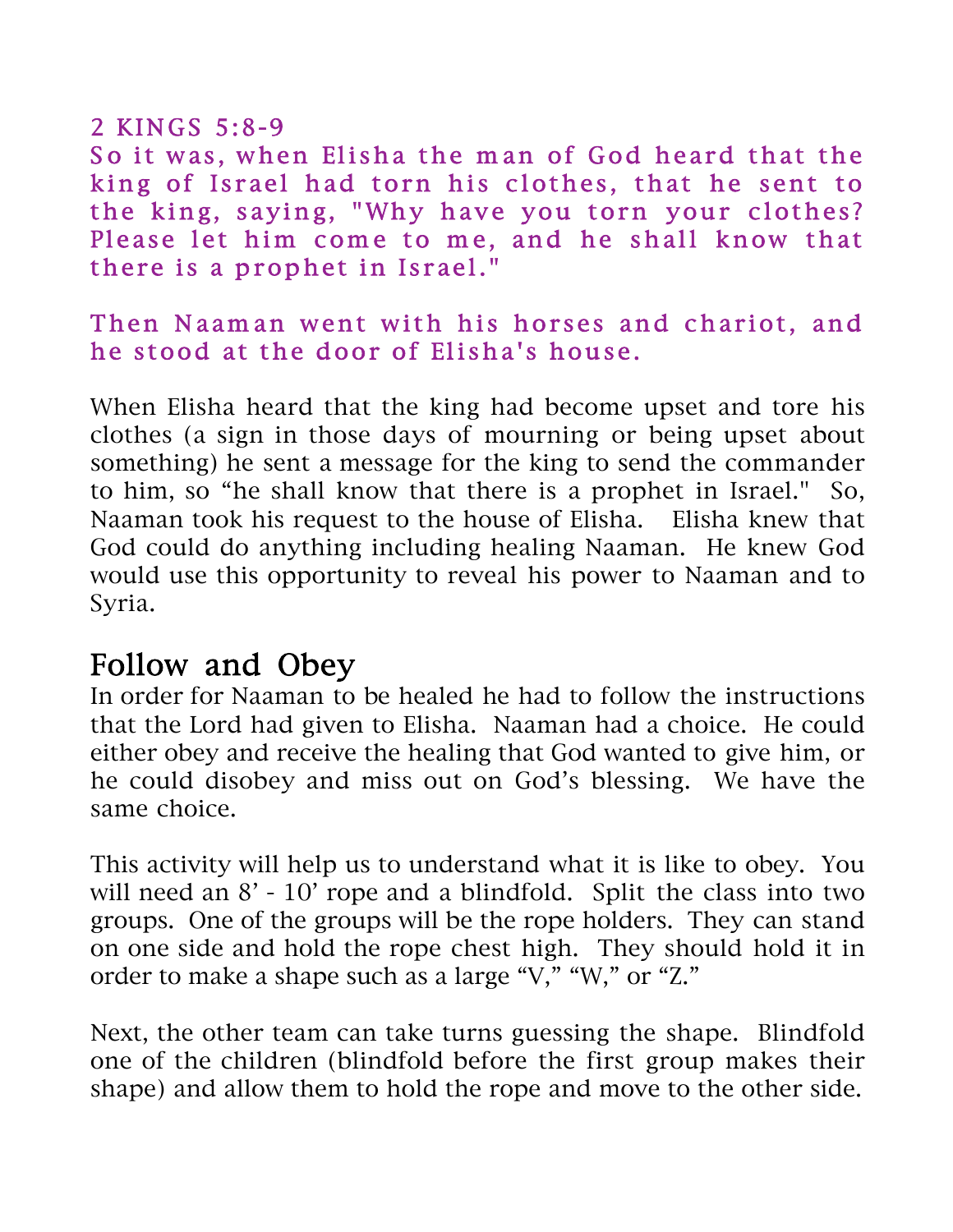They can then guess what the shape is. Take turns to allow the other children to do it, changing the shape each time.

Explain to the children that it is important to hold onto the Lord and His Word when we follow Him. He will lead us where He wants us to be. God wanted to heal Naaman, so He led him to Elisha. God will lead us if we will follow and obey. Let us come to the Lord with a humble heart.

### 2 KINGS 5:10-12

And Elisha sent a messenger to him, saying, "Go and wash in the Jordan seven times, and your flesh shall be restored to you, and you shall be clean."

But Naaman became furious, and went away and said, "Indeed, I said to myself, 'He will surely come out to me, and stand and call on the name of the LORD his God, and wave his hand over the place, and heal the leprosy.'

"Are not the Abanah and the Pharpar, the rivers of Damascus, better than all the waters of Israel? Could I not wash in them and be clean?" So he turned and went away in a rage.

Elisha told a messenger to go and tell Naaman to wash himself seven times in the river Jordan and he would be healed. Elisha did not even come out to meet with Naaman. Naaman became furious. Maybe he was thinking, "Elisha does not understand how important I am--I am the commander of the king of Syria's army! I've traveled a long way to see him. At least, he can greet me."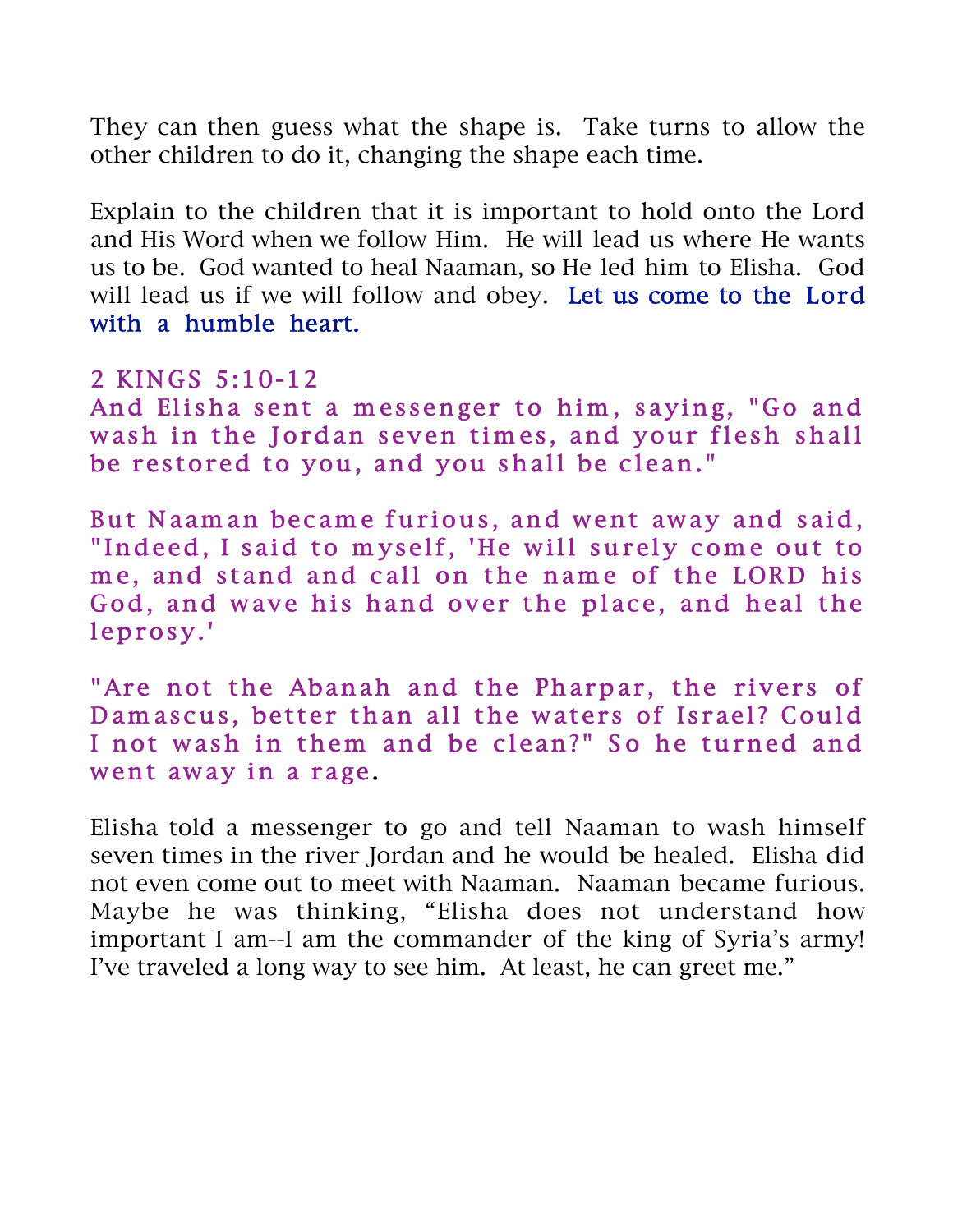Perhaps, Naaman was looking for something spectacular. What Elisha told Naaman to do was very simple. God did not choose to heal Naaman with fire from heaven or trumpets sounding; He asked that he wash in the Jordan seven times. This was too simple for the proud commander, Naaman.

Naaman had to be willing to humble himself, believe God, and do a simple thing. Instead, he got angry. He said that he could have just stayed home and washed in the rivers there. Why did he need to go to the Jordan? In rage, he turned to leave. He almost let pride and refusal to obey stand in the way of the miracle he desperately needed.

God always acts with our best in mind. He knew that in order for Naaman to come to Him, he would need to humble himself and exercise simple faith.

So the Gospel, the Good News of our salvation, is simple. We need not do righteous works or perform certain rituals to be accepted by God. Simply believing in and receiving Jesus Christ will save us- faith in God's Son and acceptance of the work He did on the cross, dying for our sins. For some, salvation is too simple. They feel they must do something. May our pride never keep us away from Jesus! Let us come to the Lord with a humble heart.

### 2 KINGS 5:13-14

And his servants came near and spoke to him, and said, "My father, if the prophet had told you to do something great, would you not have done it? How much more then, when he says to you, 'Wash, and be clean'?"

So he went down and dipped seven times in the Jordan, according to the saying of the man of God; and his flesh was restored like the flesh of a little child, and he was clean.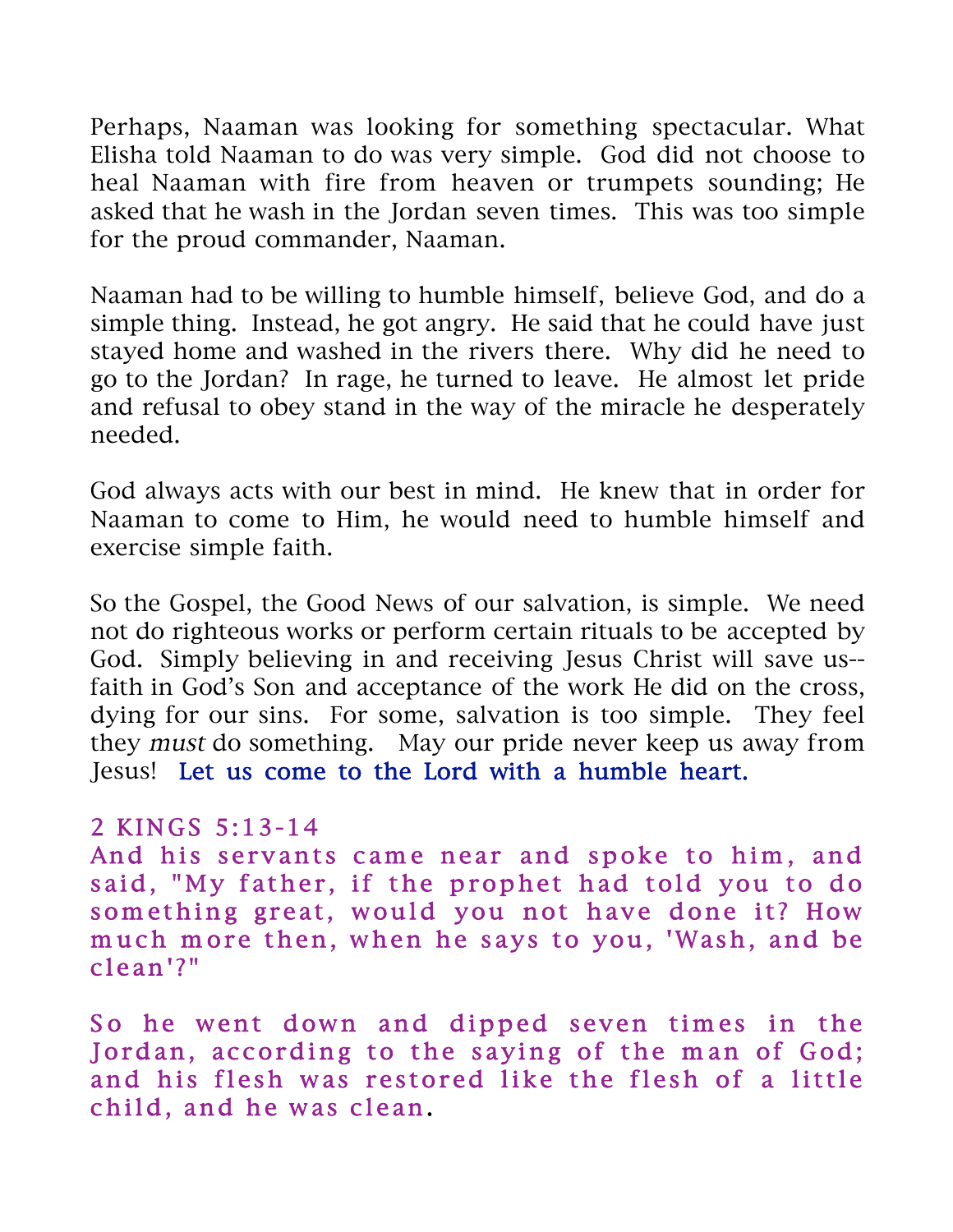Naaman's servants went after him and reasoned with him. "If the prophet had told you to do something great, would you not have done it? How much more then, when he says to you, 'Wash, and be clean'?" Naaman's servants were wise.

Naaman went to the river Jordan and dipped into the river seven times. He was healed! His flesh became whole, clean and smooth like a young child. God had performed a miracle. God is allpowerful. There is nothing too big or too small for God.

How important that we learn to lay down our ideas or opinions and do what the Lord tells us to do. God alone knows what is best for us and can be our guide. Proverbs 3:5,6 states, "Trust in the Lord with all your heart, and lean not on your own understanding; in all your ways acknowledge Him, and He shall direct your paths."

Again, this is a good picture of salvation through Jesus. We have all sinned. Like leprosy, there is nothing we can do to help our condition. But, when we come to Jesus and ask Him into our hearts, believing and receiving God's gift of salvation, we will be made clean. May we come to Him with humble hearts, acknowledging our need of a Savior. Let us come to the Lord with a humble heart.

### Jesus Loves Us All

God loved Naaman even though he was not from the nation of Israel. God loves all people everywhere and wants them to come to Him. God sent His Son Jesus so that any one of us could have eternal life if we would believe in Him. This craft will help us to remember that Jesus loves every child everywhere.

You will need construction paper, scissors, copies of the enclosed template. Use the instructions on the enclosed template for your craft.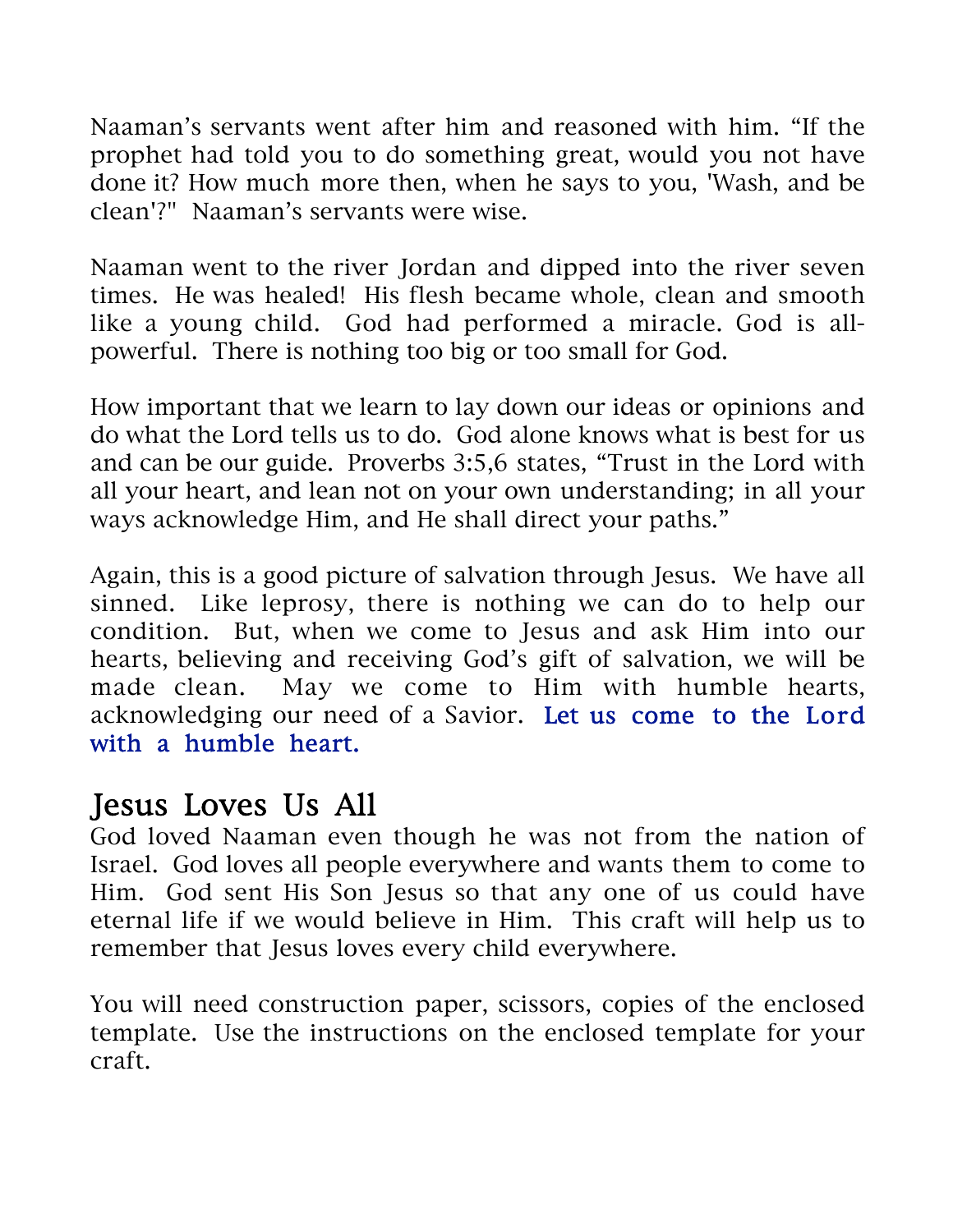Remind the children that God used the young servant girl from Israel to lead Naaman to Elisha for his healing. God can also use us to lead others to come to know Jesus as their savior.

# PRAYER

Lead the children in a prayer of commitment to be humble when they come before the Lord and to submit their will to His. If there are any children who have not yet responded to the Gospel, give them opportunity.